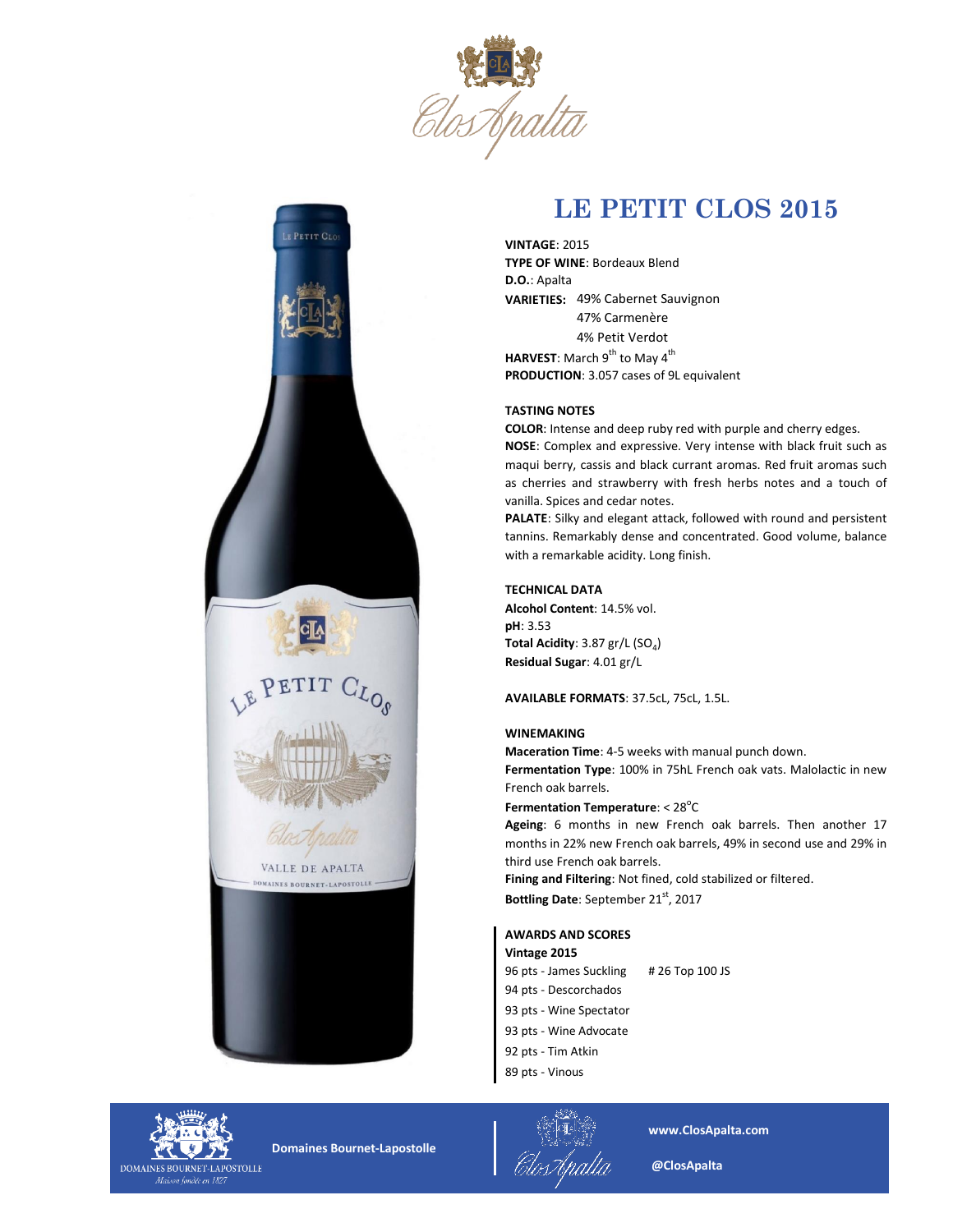

*Vintage Conditions in 2015*



Winter 2014 was considered as rainy in Apalta, with higher temperatures compared to the previous season, moving from a minimum of 4,5°C to 14,7°C maximum. This translate into 0.5°C more than the 2013 vintage.

Spring 2014 had moderate temperatures allowing good bud break and blooming, been both very homogeneous. Summer was more temperate than usual, with some heat waves that lasted for 5 consecutive days in January. This season Apalta registered the higher growing degree days' sum of the last three periods, due mainly to the high temperatures registered towards the end of summer, made of March the warmest of the last decades. However, grapes showed excellent quality when picked with a good aromatic expression and good tannic structure.



 **Domaines Bournet-Lapostolle**



**www.ClosApalta.com**

 **@ClosApalta**